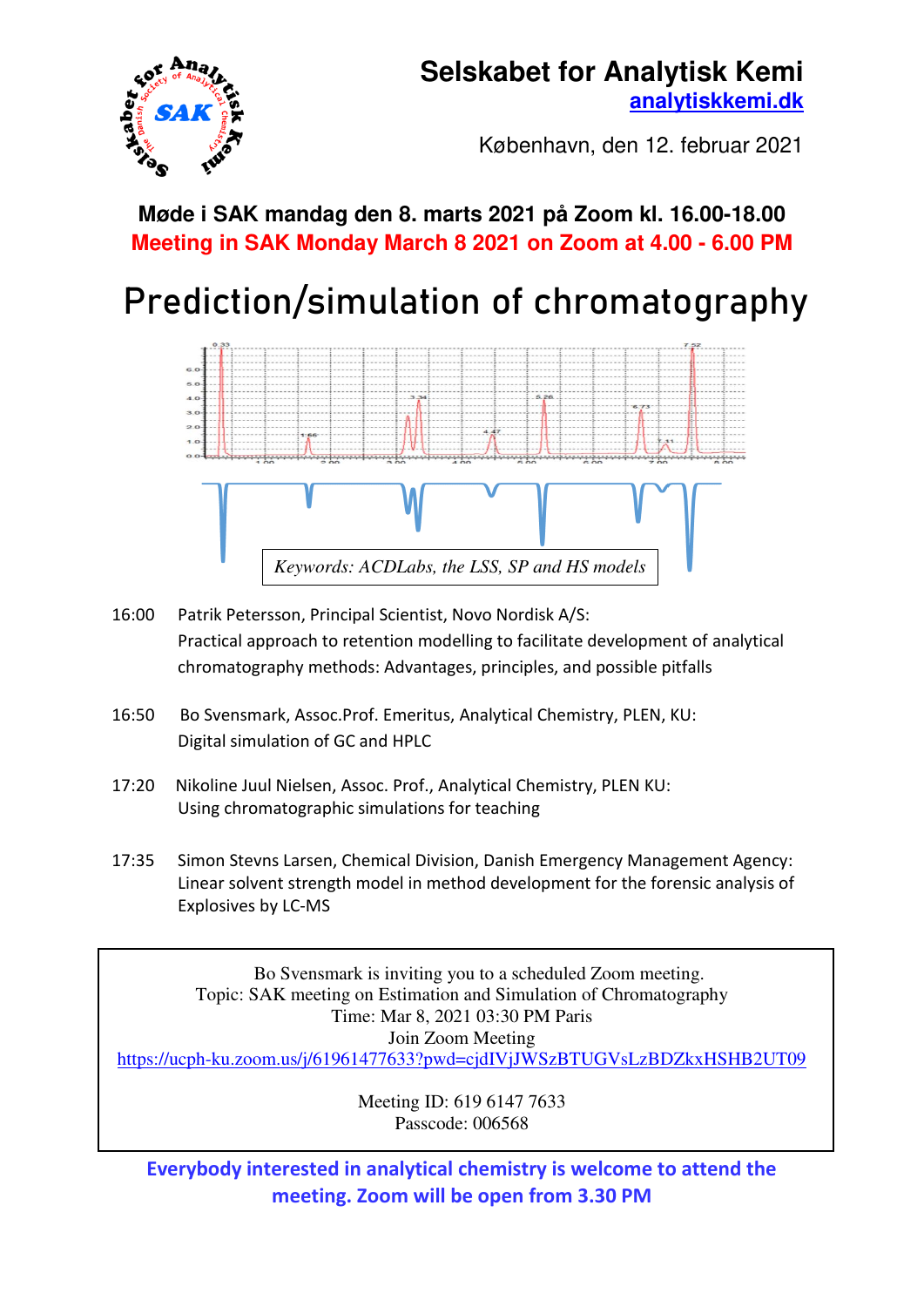## Practical approach to retention modelling to facilitate development of analytical chromatography methods: Advantages, principles, and possible pitfalls Patrik Petersson Principal Scientist, Novo Nordisk A/S

Principles and best practices for obtaining precise retention and resolution predictions to facilitate the optimisation of analytical chromatography will be discussed. How to generate accurate input data, the selection of appropriate models, and peak tracking will be addressed along with a suggested workflow. Adhesion to a few basic rules and simple precautions and the use of modern retention modelling software can assist the rapid development of robust and optimised analytical LC separation methods.

### Digital simulation of GC and HPLC Bo Svensmark Assoc.Prof. Emeritus, Analytical Chemistry, ECP Dept. of Plant and Environmental Sciences, University of Copenhagen

Simple software in Excel and Fortran for digital simulation of chromatography based on the Plate Theory using the Linear Solvent Strength model and Abrahams Solvation Parameter model will be presented. Input for the predictions are either experimental isocratic or isotherm retention factors or table values for columns and analytes for the Solvation Parameter model from literature. The results are prediction of chromatograms for gradient elution in HPLC and temperature programmed GC for any gradient or program you like. It will be shown that extension to nonlinear relations between retention factors and elution strength in HPLC and temperature in GC greatly improves the prediction accuracy.

### Using chromatographic simulations for teaching Nikoline Juul Nielsen Assoc.Prof., Ph.D., Analytical Chemistry, ECP Dept. of Plant and Environmental Sciences, University of Copenhagen

Teaching examples of how to use simulation of chromatographic behavior to understand experimental results. A) Students determine Linear Solvent Strength model parameters experimentally for a set of analytes, and based on these parameters they simulate simulate gradient behavior. Subsequently they experimentally validate their simulated gradient chromatogram and further optimize speed and resolution in the lab. B) Students experimentally determine Hydrophobic Subtraction model column parameters for their RP column, and subsequently compares the column selectivity towards other types of RP columns. C) Students use simulations based on the Solvation Parameter model to understand selectivity of stationary phases in GC.